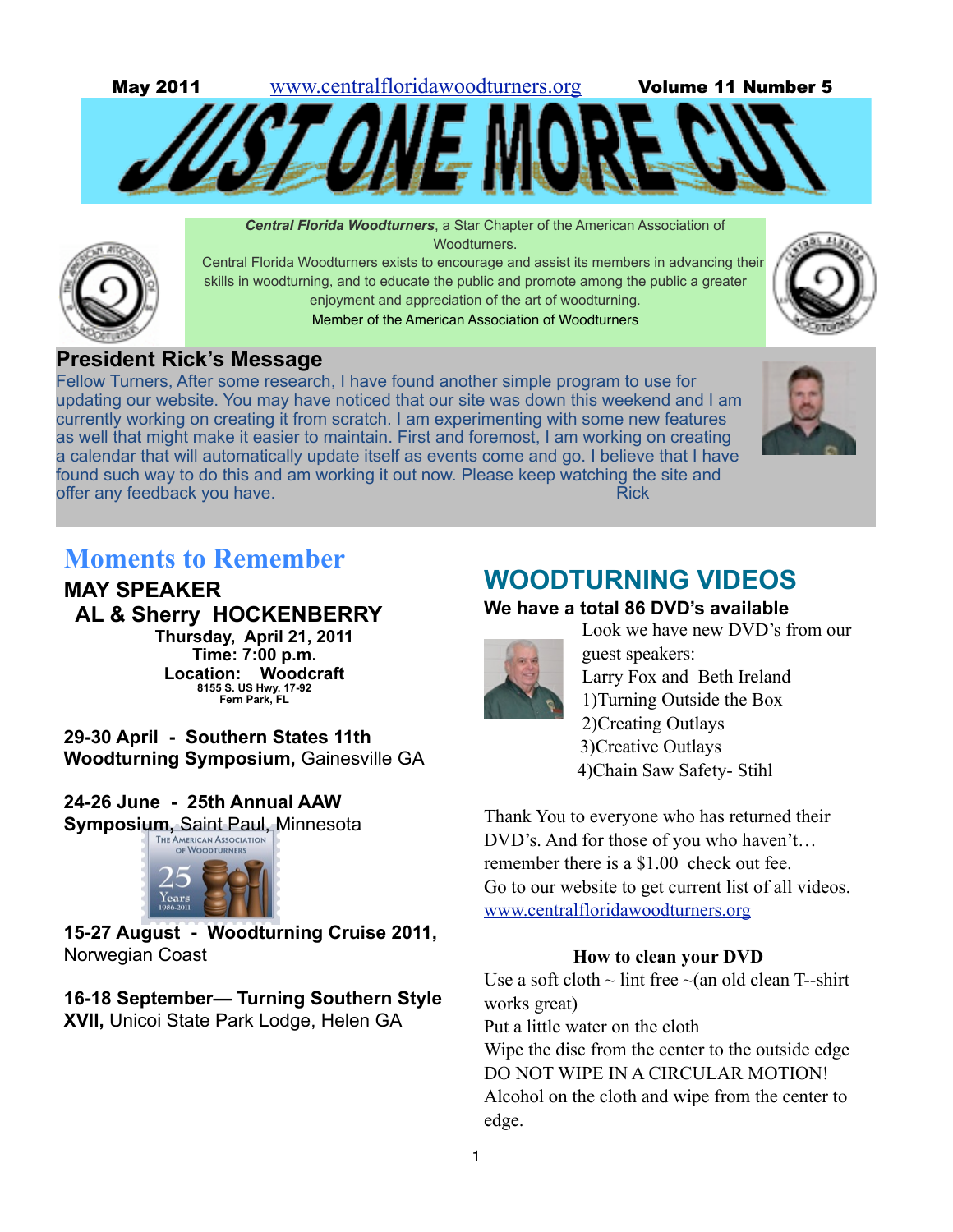# *MORE SHAVINGS FROM Wednesday Night Woodturners*

This small group of woodturners that have been meeting now for at least 6 mos. They have made numerous projects, bowls, boxes, pens and other small projects.

This is a wonderful way to meet up with fellow woodturners from around where you live and meet whenever your group decides. Your group may want to meet on Saturdays, or some evening. It is a great opportunity to learn from each other and ask questions and find ways to make you hobby more enjoyable.

The Wed evening group have had 4 new members join AAW and our club. Members have brought them and the guest found they were welcomed and want to come on Thursdays as well.

Talk it up. Ask around and see if there is someone in your area that would like to meet also. Check tour CFWT roster, 80% of our members want to belong to another small hands on group. You can start by going to each others workshops and make a project, and before you know it you may get more woodturners to join you.

Everyone that has come to our WED Night Group meeting has gained so much knowledge that they were amazed on the information that everyone was willing to share.



# **NEWSLETTER SUGGESTIONS WANTED**

We are trying something new for our newsletter. If you have some additions and ideas please let Bob Miller or Jim Pinckney know what you would like to add to this infomation media. Jim: [jepinckney@gmail.com](mailto:jepinckney@gmaiol.com) Bob[:Radamiller@aol.com](mailto:Radamiller@aol.com)

# *INVITATION FROM Arthur Jones*

Just a reminder for the group re my invitation to host as many members as may be interested to stop by the Albin Polasek Museum and Sculpture Gardens on Saturday, June 4, 10:00 a.m. for a tour of the show and demonstration/comments on several pieces. The address is 633 Osceola one-and-a-half blocks east of the Winter Park Library. Osceola seems a misplaced street name for the Fairbanks/Aloma east/ west route through Winter Park.

# Thanks,

### Arthur Jones



#### **Central Florida Woodturners OFFICERS**

| President:                                       | <b>Rick Coffman</b> | 407-321-7743 |  |  |
|--------------------------------------------------|---------------------|--------------|--|--|
| <b>Vice-President:</b>                           | Dave McCoy          | 407-366-3392 |  |  |
| Treasurer:                                       | <b>Bill Dalton</b>  | 407-774-5565 |  |  |
| Secretary:                                       | <b>Stuart Lilie</b> | 407-644-4697 |  |  |
| <b>COMMUNICATIONS</b>                            |                     |              |  |  |
| Newsletter:                                      | <b>Bob Miller</b>   | 407-869-5504 |  |  |
| WebMaster:                                       | <b>Rick Coffman</b> | 407-321-7743 |  |  |
| <b>STEERING COMMITTEE</b>                        |                     |              |  |  |
| <b>CHAIRMAN</b>                                  |                     |              |  |  |
| <b>Bob Walker</b>                                |                     | 407-328-8005 |  |  |
| <b>Fla Woodturning Symposium Representatives</b> |                     |              |  |  |
| <b>Harvey Driver</b>                             |                     | 321-230-0233 |  |  |
| <b>John Russell</b>                              |                     | 407-242-9358 |  |  |
| <b>AT-LARGE MEMBERS</b>                          |                     |              |  |  |
| <b>Connie Lefebvre</b>                           |                     | 407-351-3393 |  |  |
| <b>Richard Elenberger</b>                        |                     | 407-682-5202 |  |  |
| Jim Bergman                                      |                     | 386-985-5805 |  |  |
| <b>Gene Shields</b>                              |                     | 407-319-3922 |  |  |
|                                                  |                     |              |  |  |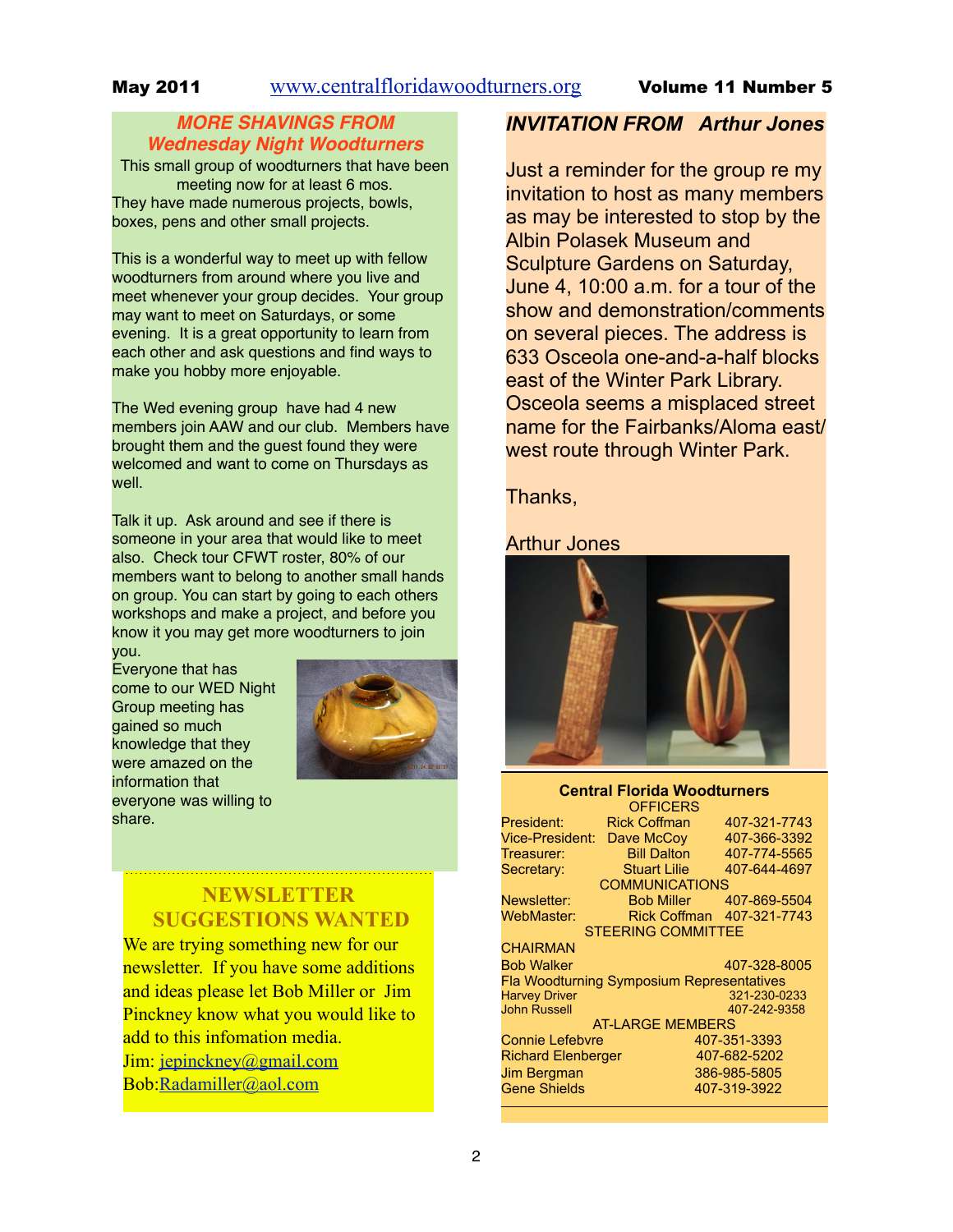# Notes from April Speaker LARRY FOX Creating Outlays from Inlays

Outlaying is the process of putting a substrate on the top edge or outer edge of a vessel. One of the distinct advantages of outlaying over inlaying is that it shows off more of the beauty of the substrate because three sides are exposed rather than just one.



#### Bowl Preparation:

Turn the bowl down to about an inch thick and mount the bowl in your chuck. Mark your chuck and bowl with a pencil so that you can mount and remount the bowl in exactly the same place on the chuck. Now true up the outside edge and top edge of the bowl so that there is no wobble.

Next cut a groove or trough about ¼" deep by ¼"wide in the top edge of the bowl with an 1/8" or so parting tool. To cut this trough, align your tool rest perpendicular to the outside edge of the bowl then cut with the parting tool at 90 degrees to the tool rest starting 1/16" or more away from the outside edge of the bowl. Cut down  $\frac{1}{4}$  and continue to the right until you have a ¼" wide trough. Be sure the bottom of your trough is square. Above is and illustration of your setup and trough.

#### Filling the trough with substrate:

Once you have cut your trough you are ready to un-mount the bowl and fill it with the substrate. My favorite is turquoise but other materials like man-made stone, metal flakes , inlace or opaque dyes work as well. I prepare my turquoise by crushing it into various sizes from powder to 3/16" chips. The powder will give a background color and the various size chips will give a visual depth to the outlay.

On a piece of paper make a two inch or so puddle of two part, five minute epoxy. Cover the puddle totally with powder and mix thoroughly. Next cover the puddle again with the various size rocks and re-mix. Use a metal spatula to scoop up the puddle of mixed epoxy and, somewhat quickly, put it in the trough. Pack the mixture down with your spatula to force out any air bubbles. Repeat this process until you have filled the whole trough. Each time you mix up a new batch it will melt into the previous batch and will not show a seam where you started or finished. Let cure at least two hours.

7 step process for inlaying Turquoise First cut a groove or determine which cracks to fill, then:

1. Make a mixture of  $\frac{1}{2}$  sanding sealer and  $\frac{1}{2}$  lacquer thinner—any brand-coat the area around the groove or crack with this mixture using a paper towel-this will seal the wood around the inlay so that the CA glue doesn't stain the wood

2. Put the appropriate size chips or powder into the crack or groove insert inlay material for as long a distance as you can—1"-2" or more have chips or powder protrude above the top of the crack or groove if you have a deep crack, fill it with a wadded paper towel and coat with thin CA glue, then put the chips or powder in on top of the hardened paper towel

3.Thin CA glue coat chips or powder with thin CA glue until entire crack or groove is filled any CA glue brand will work, I prefer Star Bond at [www.starbond.com](http://www.starbond.com)

4.Recoat with Thin or Medium CA glue if you are using powder, recoat entire area using thin CA glue if you are using chips, recoat entire area using medium CA gluethe medium will fill in between the chips without running all over your bowl as thin CA would

5. Sand with 70 grit 2" diamond sand paper using a firm mandrel this is a 3M product sold by The Sanding Glove at [www.thesandingglove.com](http://www.thesandingglove.com) diamond sand paper will sand the hard stone at the same rate as the softer wood

Refill divots with medium CA glue, regardless of using powder or chips recoat around inlay with sanding sealer/lacquer thinner mixture using paper towel get bowl at the right angle and light to see the divots or voids in the inlay if some areas are large, 1/16" or more, use some powder and thin CA glue as fill

7. Sand with 2" or 3" 120 grit diamond sand paper using a firm mandrel note of caution: if you have a lot of refilled divots or voids you may want to sand again with the 2", 70 grit diamond paper before doing the following sand with 2" or 3" 120 grit diamond paper to smooth the additional glued area and take the 70 grit scratches out of the wood without removing the wood faster than the inlay which would leave hump from the wood to the inlay now finish your bowl in your usual fashion being careful not to press too hard on the sanding mandrel when going over the inlay with subsequent sanding grits. ©2009 Larry Fox

[www.foxywoodz.com](http://www.foxywoodz.com)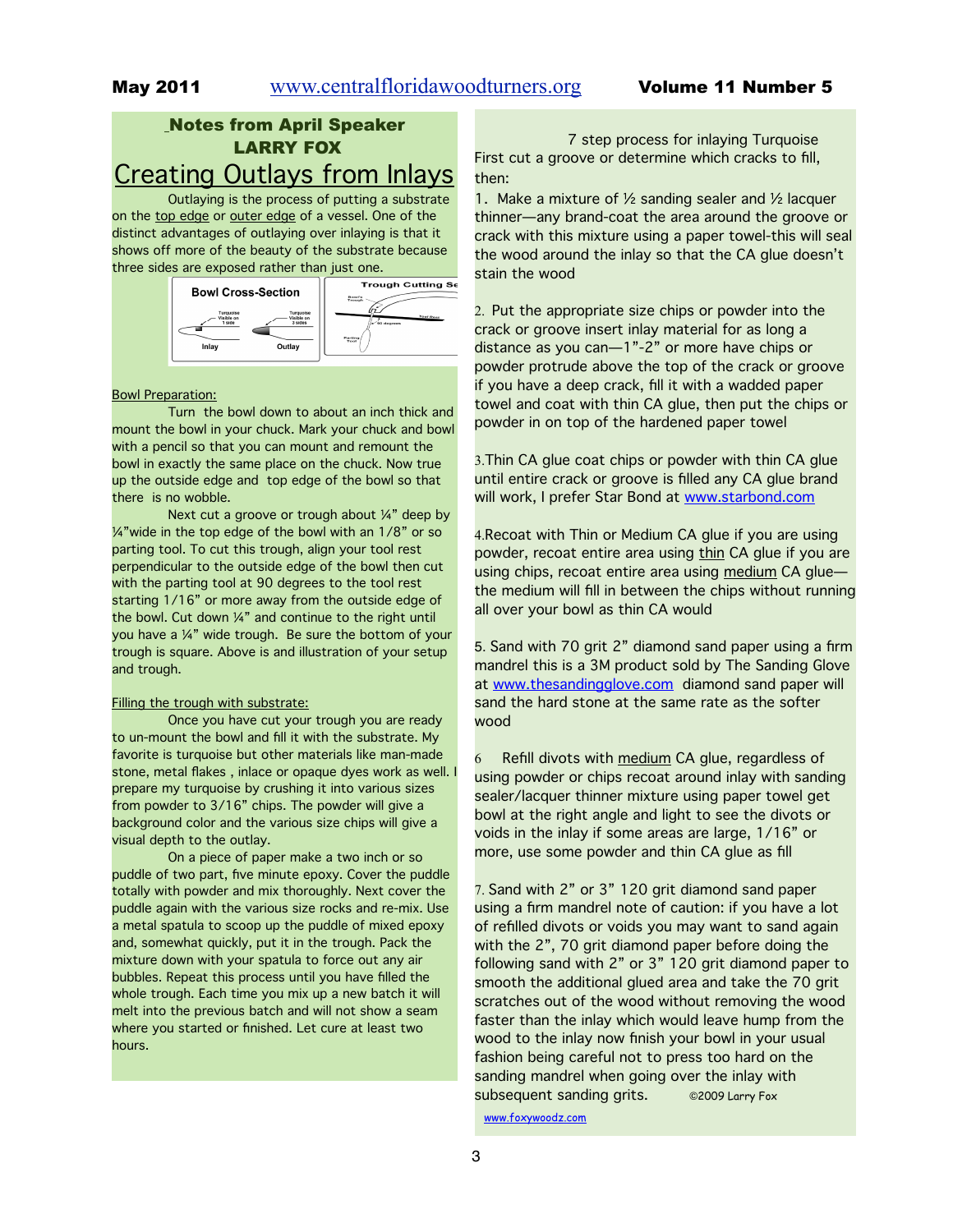### **Central Florida Woodturners OFFICERS**

| President:<br>Vice-President: | Rio<br>Da |
|-------------------------------|-----------|
| Treasurer:                    |           |
| Secretary:                    |           |

#### ck Coffman 407-321-7743 ve McCoy 407-366-3392 Bill Dalton 407-774-5565 Stuart Lilie 407-644-4697

### COMMUNICATIONS

Newsletter: Bob Miller 407-869-5504 WebMaster: Rick Coffman 407-321-7743

# STEERING COMMITTEE

| <b>CHAIRMAN</b>                                  |              |  |
|--------------------------------------------------|--------------|--|
| <b>Bob Walker</b>                                | 407-328-8005 |  |
| <b>Fla Woodturning Symposium Representatives</b> |              |  |
| <b>Harvey Driver</b>                             | 321-230-0233 |  |
| <b>John Russell</b>                              | 407-242-9358 |  |
| <b>AT-LARGE MEMBERS</b>                          |              |  |

Connie Lefebvre 407-351-3393 Richard Elenberger 407-682-5202 Jim Bergman 386-985-5805 Gene Shields 407-319-3922

# **Have dinner before our regular meeting**

**There will be a meeting of the Officers and Steering Committee at: Time:** 5:**00 pm (just before our regular meeting) When: May 19, 2011 Thursday Where: Denny's Restaurant, Casselberry**

This is NOT a closed meeting; all members are encouraged to attend.



# **TREASURER's REPORT**

We had 70  $(?)$  members in 2010. Please welcome our newest members for 2011: 1. J.C. Smith 2. Robert Jolin



Please note that in order to join CFWT, you must be a member of AAW. This ensures that you and our club are protected by the AAW insurance policy. We handle AAW membership for you.



The cost for membership is \$78 (AAW \$48, CFWT \$30).

# **Name Badges**

You may order (new or replacement) for \$8.00 each. You can either pay at the next monthly meeting or send a check and application to:

William (Bill) Dalton 901 Suwannee Dr. Apopka, Fl 32703 H407-774-5565 c321-202-5508 [bill.dalton@docwks.com](mailto:bill.dalton@docwks.com) or [bill.dalton@flhosp.org](mailto:bill.dalton@flhosp.org)